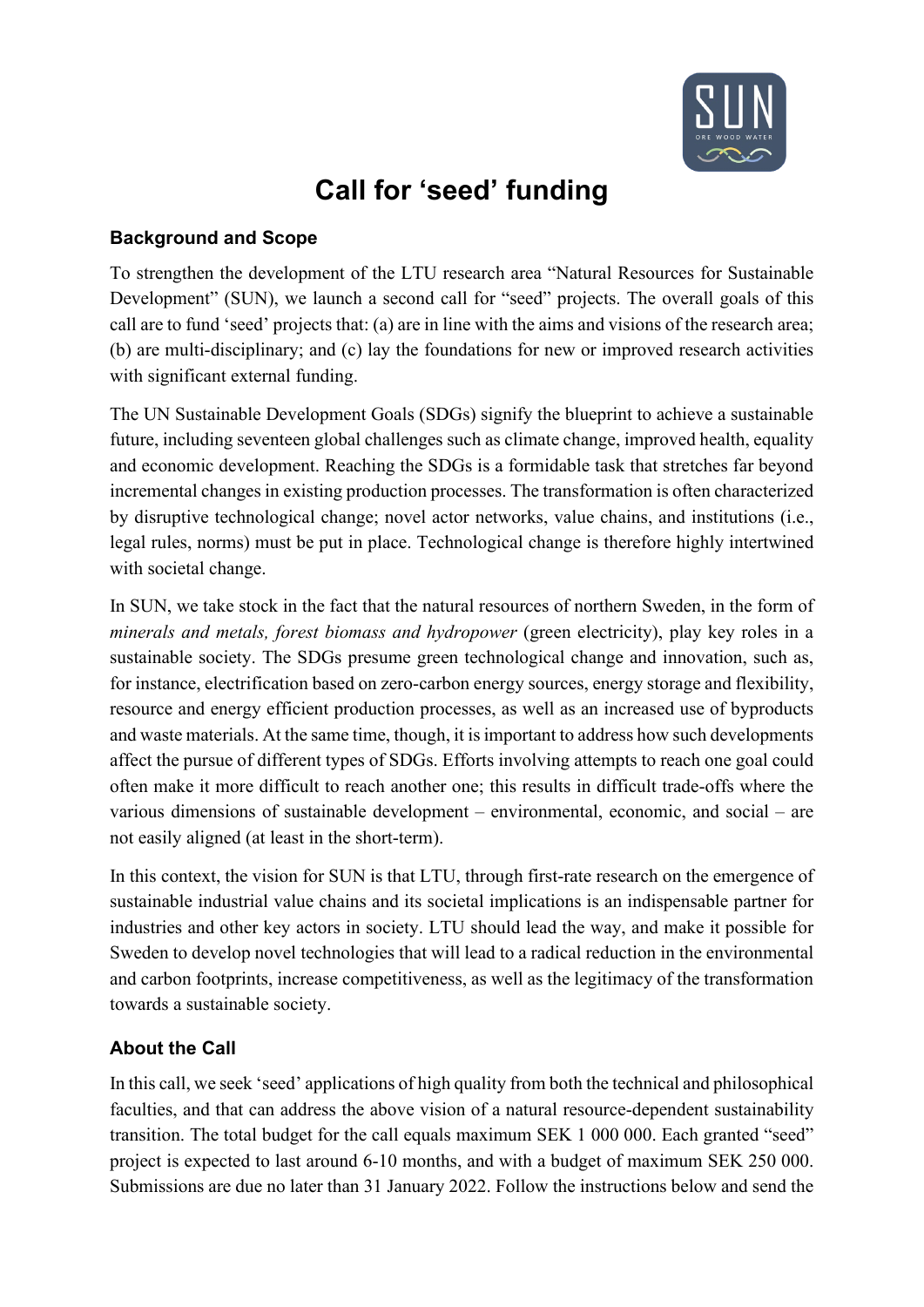

application in a PDF file to Christina Wanhainen at christina.wanhainen@ltu.se. A decision will be announced in late February, and projects can start at 1 March 2022, at the earliest.

### **Instructions**

The application for 'seed' funding should be about five-six pages long, written in English, and be structured around the following sections/headings. **Please use the attached template**, and submit as PDF**.**

- **Project title**
- **Personal details:** name of the main applicant (needs to be a LTU employee), division, department, e-mail, telephone number.
- **Abstract:** maximum 150 words.
- **Background and motivation:** description of the research field, research questions and the project's contribution to existing research. The application must clearly address why the project is interesting and relevant *in the context of the research area's focus* on the role of natural resources in the transition to a sustainable society. Moreover, in what ways does the project involve novel multi-disciplinary cooperation?
- **Objectives:** short-term goals (i.e., scientific goals, synergies between research groups within LTU, expected publications and external funding); and long-term goals (i.e., potential to develop the research scientifically and funding-wise over the next years).
- **Project description and implementation:** what will actually be done in the project and what methodologies will be used?
- **Dissemination of research results:** type of reporting (e.g., internal report, conference paper, journal paper etc.).
- **Organization:** description of the project manager and other participants in the project; as well as reference group (if applicable). Provide very short bios, and statements of key competences.
- **Time plan:** project start, project end and important milestones.
- **Project budget and co-funding (if applicable):** Funding may be used to cover the costs of salary, material and travel.
- **References cited (keep them few and relevant)**

# **Evaluation criteria**

The applications for 'seed' projects will be evaluated based on the following criteria: (a) novelty and importance of research idea; (b) added value in relation to ongoing research at LTU; (c) the project's fit with respect to the vision of the research area; (d) the multi-disciplinary content (new actor constellations are encouraged, but not required); and (e) the long-term potential for substantial future funding (e.g., EU funding, excellence centers, larger Formas or VR grants).